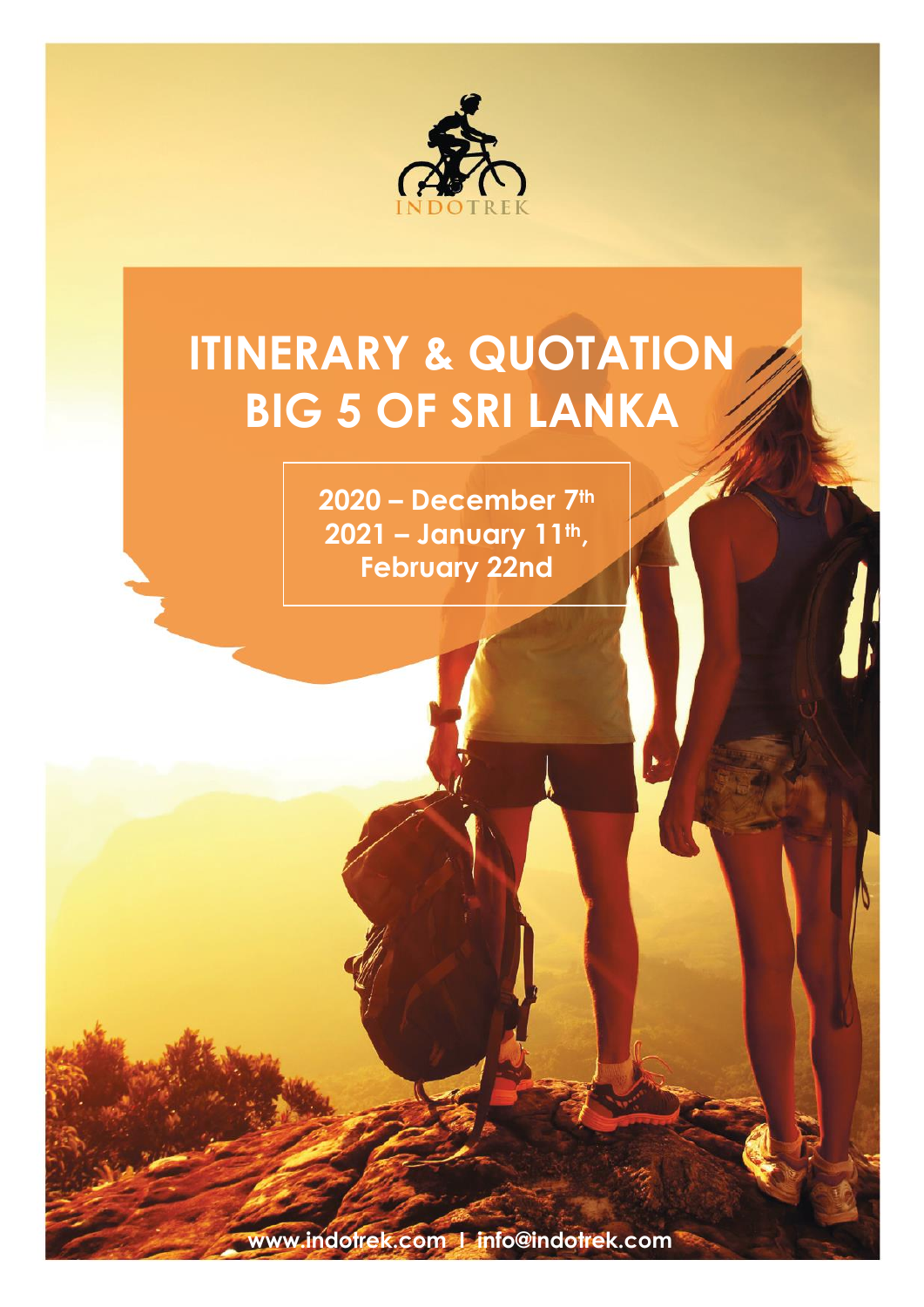

### **ITINERARY & QUOTATION FOR JOIN-IN TRIP**

| <b>TRAVEL AGENT</b>            | <b>BROCHURE</b>                  |
|--------------------------------|----------------------------------|
| <b>GROUP NAME</b>              | $02 - 12$ PERSONS                |
| <b>NAME OF TOUR</b>            | <b>BIG FIVE OF CEYLON 12D11N</b> |
| <b>COUNTRY</b>                 | <b>SRI LANKA</b>                 |
| <b>ACTIVITY</b>                | <b>WILDLIFE</b>                  |
| <b>ADVENTURE GRADE/FITNESS</b> | <b>EASY</b>                      |
| <b>ROOM TYPE</b>               | <b>TWIN SHARED</b>               |
| <b>VALIDITY OF PRICE</b>       | APR. 2020                        |
| <b>PREPARED BY</b>             | Mai Nguyen (Ms.)                 |
| <b>EMERGENCY CONTACT</b>       | Adam de Lancey: +84 707 377 285  |

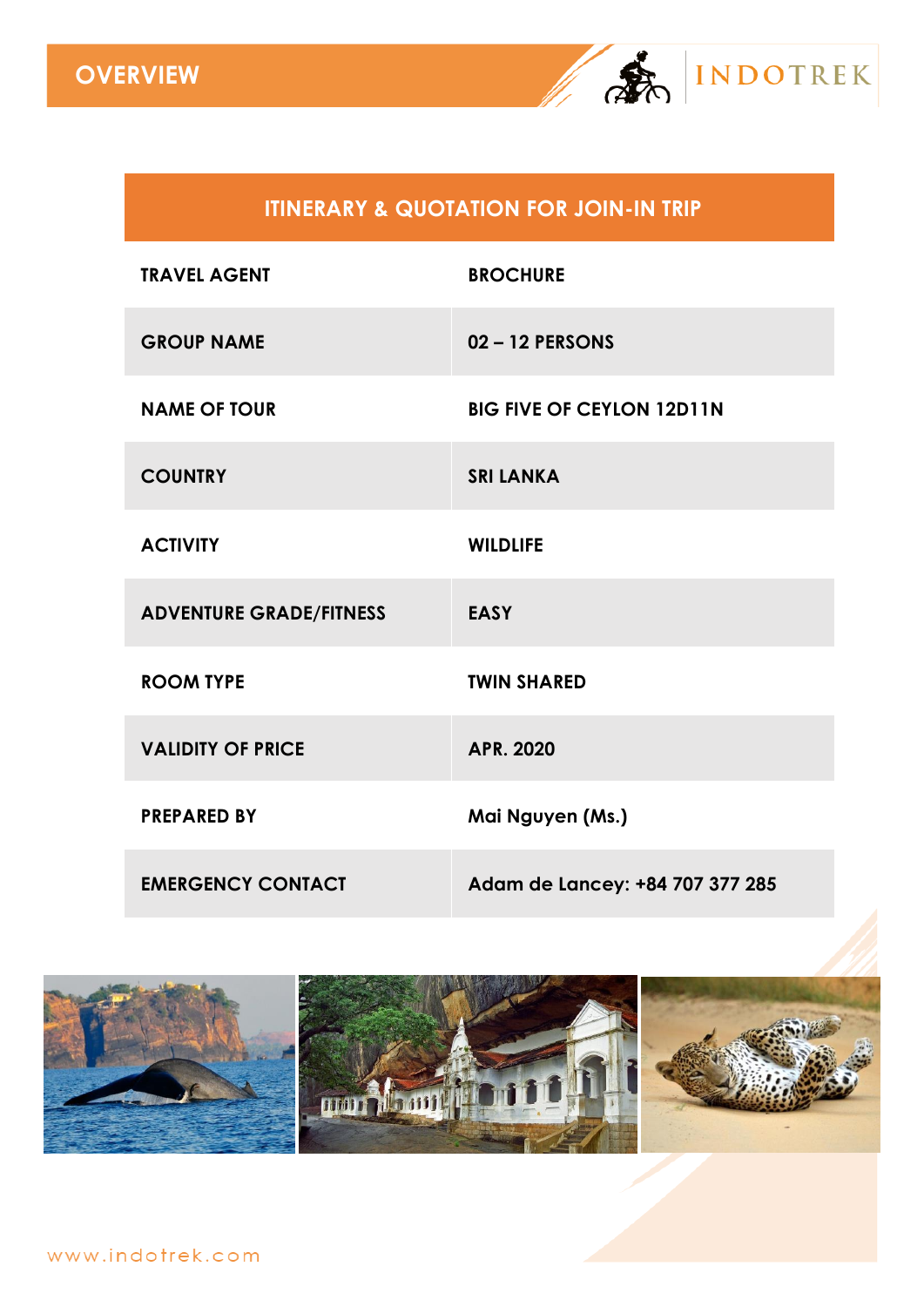

## **\*\*ITINERARY OVERVIEW\*\***

#### **B: BREAKFAST, L: LUNCH, D: DINNER**

| Day           | <b>Location</b>                                   | <b>Accommodation</b>             | <b>Room Category</b> | <b>Meals</b> |
|---------------|---------------------------------------------------|----------------------------------|----------------------|--------------|
| Day 1         | Colombo Airport - Kotugoda                        | <b>Gateway Aiport</b><br>Garden  | <b>Standard</b>      | N/A          |
| Day 2         | Katunayake - Ritigala -<br>Anuradhapura           | Sanctuary at<br><b>Tissawewa</b> | <b>Standard</b>      | B            |
| Day 3         | Anuradhapura - Wilpattu -<br>Anuradhapura         | Sanctuary at<br><b>Tissawewa</b> | <b>Standard</b>      | B            |
| Day 4         | Anuradhapura - Dambulla -<br><b>Cooking class</b> | <b>Elephas Resort</b>            | <b>Deluxe</b>        | B            |
| Day 5         | Dambulla - Kandy                                  | <b>Hotel Suisse</b>              | <b>Standard</b>      | B            |
| Day 6         | Kandy – Mahiyanganaya –<br>Kandy                  | <b>Hotel Suisse</b>              | <b>Standard</b>      | B            |
| Day 7         | Kandy - Nuwara Eliya                              | <b>Galway Heights</b>            | <b>Deluxe</b>        | $\mathbf{B}$ |
| Day 8         | Nuwara Eliya - Yala                               | <b>Kithala Resort</b>            | <b>Deluxe</b>        | B            |
| Day 9         | Yala                                              | <b>Kithala Resort</b>            | <b>Deluxe</b>        | B            |
| <b>Day 10</b> | Yala - Monk Interaction -<br><b>Tangalle</b>      | Ranna 212 Resort                 | <b>Standard</b>      | B            |
| Day 11        | <b>Tangalle</b>                                   | <b>Ranna 212 Resort</b>          | <b>Standard</b>      | B            |
| <b>Day 12</b> | <b>Tangalle - Airport</b>                         | N/A                              | N/A                  | B            |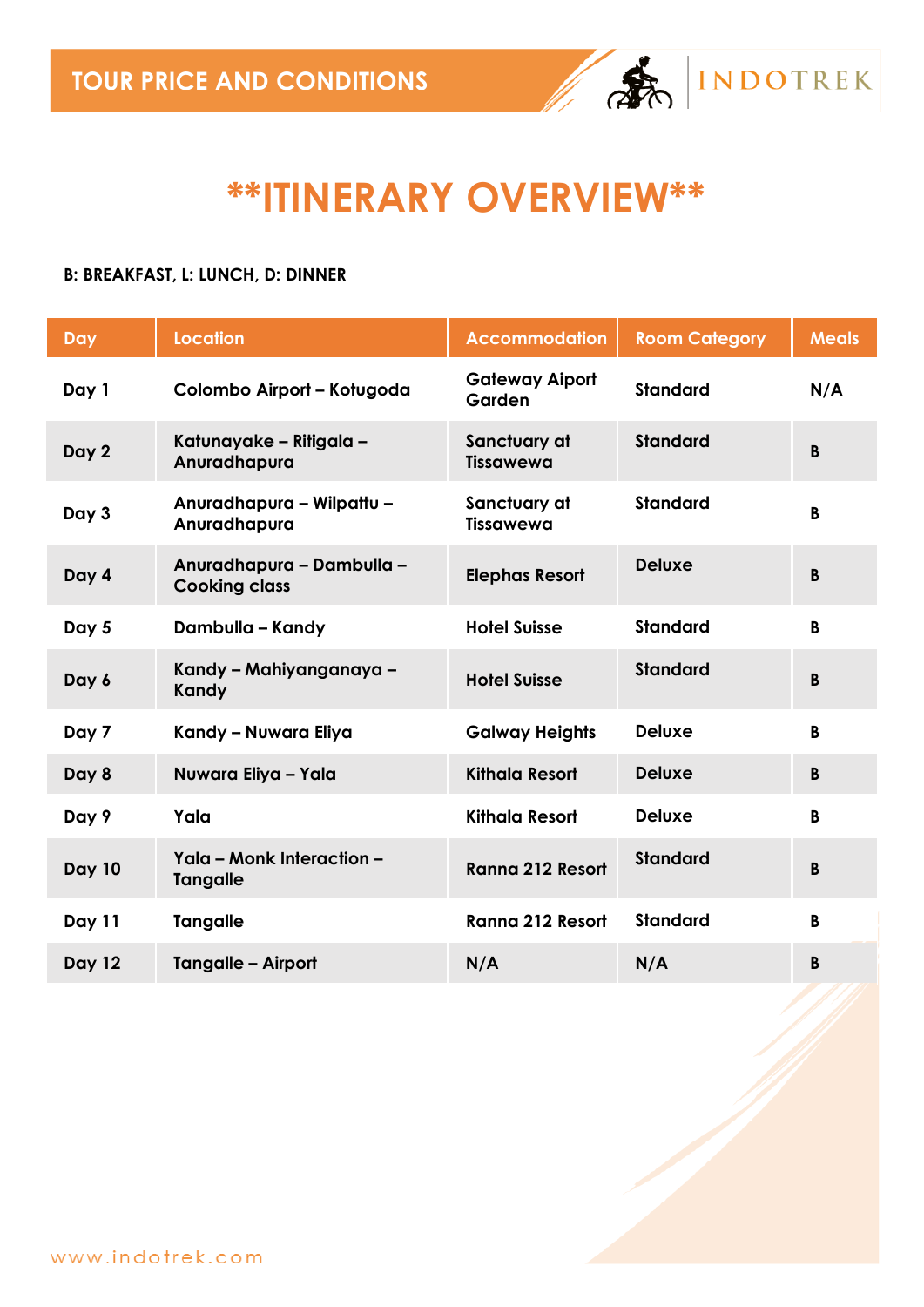

### **INDOTREK**

**This trip is a great way to explore the Sri Lankan wilderness. The "serendipity" country in South Asia is one of the few countries in the world where you can meet the giants of the ocean and the giants of the land side by side. We will visit national parks containing an abundance of wildlife including Leopards and Elephants as well as ancient archeological sites and sprawling tea plantations in the highlands.**

#### **Day 1 – Airport – Kotugoda**

Arrive at **Colombo International Airport.** Please clear immigration & visa formalities, collect your baggage and proceed to the arrival lounge. A representative of Indotrek will be holding a signboard with your name on it. Thereafter, you will be assisted with a transfer to check in at the hotel, overnight stay at the hotel.

**Drive: About 20 mins Accommodation: Gateway Airport Garden – Standard Add: 234–238, Colombo–Negombo Road, Seeduwa, Negombo 11410, Sri Lanka Tel: +94 115 440 000 [www.gateway.tajhotels.com/en](http://www.gateway.tajhotels.com/en-in/airport-garden-colombo)–in/airport–garden–colombo**

#### **Day 2 – Katunayake – Ritigala – Anuradhapura**

After a hearty breakfast at the hotel, proceed to **Anuradhapura**, en–route stop at **Ritigala Monastery**; a strict nature reserve, which is a **pre–historic Buddhist monastery** that has many tales of the ancient civilization that once lived at the site. The ruins are still to be seen and this would be an exclusive experience for any guest interested in pre–historic masterpiece.

Continue the journey towards Anuradhapura, check in at the hotel, and relax this evening at leisure. Overnight stay will be at a hotel close to Anuradhapura.

**Drive: About 5 hours Meal: Breakfast Accommodation: Sanctuary at Tissawewa – Standard Add: Old Puttalam Rd, Anuradhapura Tel: +94 112 583 133 [www.tissawewa.com](http://www.tissawewa.com/)**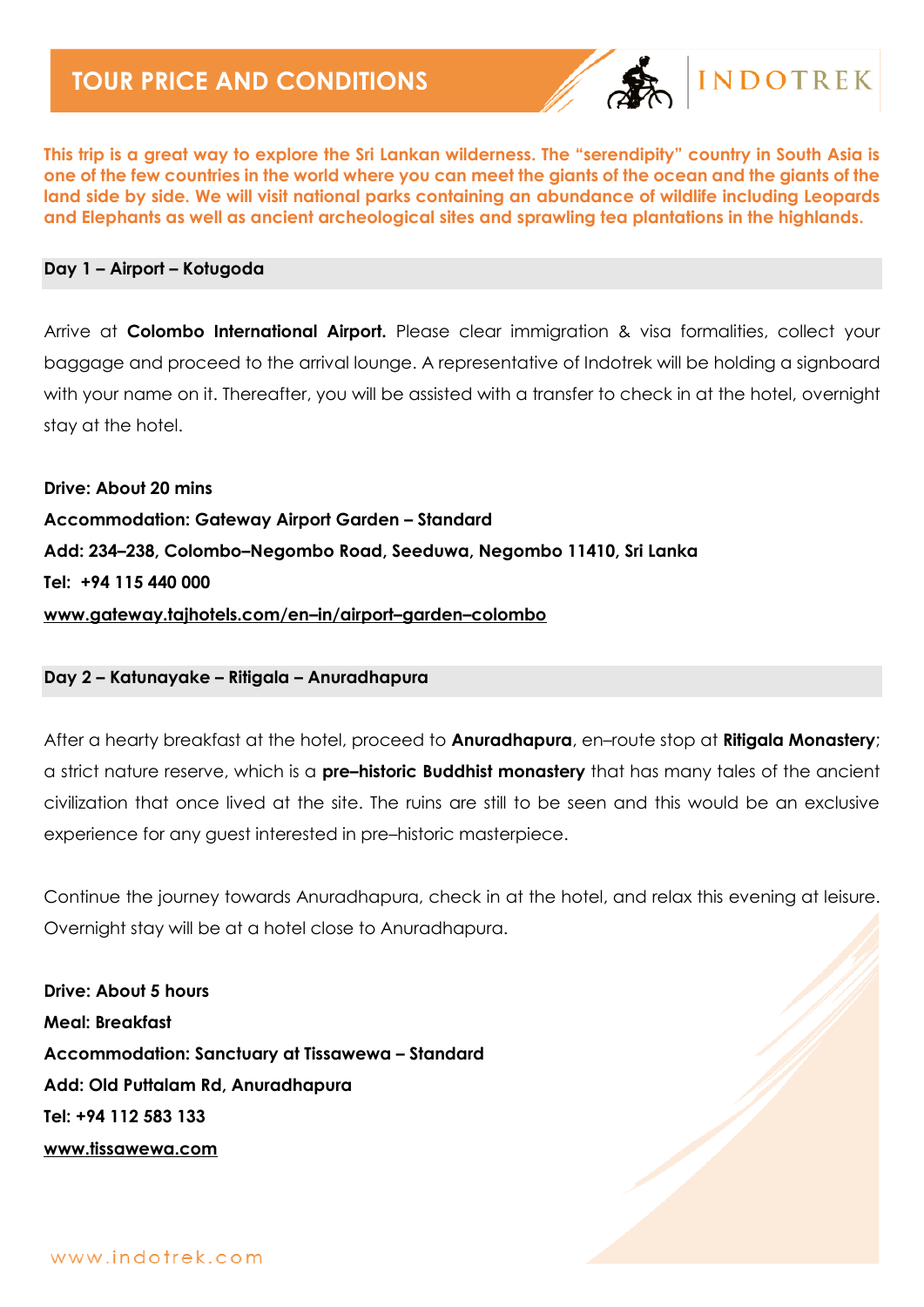

#### **Day 3 – Anuradhapura – Wilpattu – Anuradhapura**

We leave early this morning with packed breakfast from the hotel proceed to **Wilpattu National Park** for our first game ride in the park. Enjoy a morning game drive from **6:00am to 9:00am**. The special feature in this Park is the large number of Villus (lakes) where you can watch **wildlife** and many species of **birds**. Leopards are the most famous animals in this Park and Wild Elephant herds. You also have the option of extending your trip for a whole day safari at the park (optional).

The remainder of the day is at your leisure close to Anuradhapura.

**Drive: About 2 ½ hours Meal: Breakfast Accommodation: Sanctuary at Tissawewa – Standard Add: Old Puttalam Rd, Anuradhapura Tel: +94 112 583 133 [www.tissawewa.com](http://www.tissawewa.com/)**

#### **Day 4 – Anuradhapura – Dambulla – Cooking Class**

After breakfast at the hotel, enjoy a city tour in the sacred city of **Anuradhapura**; – a **UNESCO World Heritage Site** located in the north central part of the Island **was the first capital** (5th century BC – 9th century AD), the **center of the island's Buddhist civilization** and undoubtedly the grandest city of ancient Sri Lanka. The oldest historically documented tree on earth (over 2,200 years old) – **The Sri Maha Bodhi** – brought as a sampling of the tree under which the Buddha attained enlightenment, and the **island's oldest Buddhist shrines** – some dating back to the 3rd century BC, impressive white 'dagobas' (relic chambers) and monuments embellished with handsome stone carvings or sculpture, pleasure gardens, beautifully executed stone baths and ponds and a superb irrigation system of reservoirs and canals are the main attractions of Anuradhapura.

Continue your journey to **Dambulla**. Check in at the hotel in Dambulla, overnight stay at the hotel.

Enjoy a **cookery demonstration** followed by a lunch.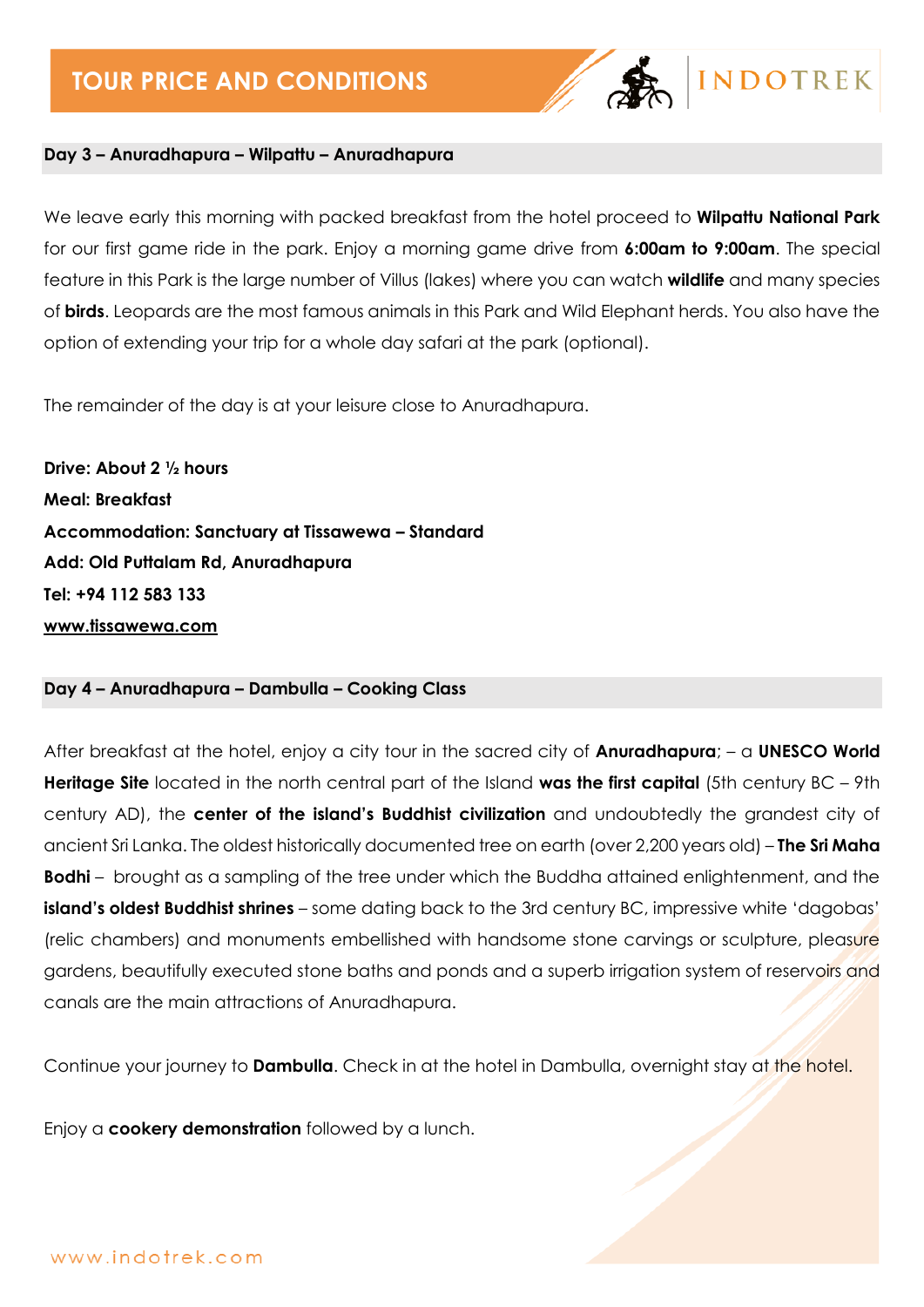

### **INDOTREK**

Indulge in a typical Sri Lankan **cooking lesson** that promises an authentic experience as well as a delicious meal. Get a hands–on experience with an experienced and knowledgeable instructor and master finer points that help preserve the nutritional value and authentic taste, making it not only an enjoyable meal but also a wholesome one.

**Drive: About 1 hour Meal: Breakfast & Lunch Accommodation: Elephas Resort – Deluxe Add: Ambepussa – Kurunegala – Trincomalee Highway, Avudangawa, Xri Lan–ca Tel: +94 662 054 111 [www.elephassigiriya.com](http://www.elephassigiriya.com/)**

#### **Day 5 – Dambulla – Kandy**

After a hearty breakfast at the hotel enjoy a quick visit to the **Dambulla Rock Cave temples**, that consists of five different caves dedicated for many Gods and Goddesses. The cave is said to be one of the only remaining cave temples on the island and has a painting on the cave walls and ceiling that is identical to the Ajanta Caves of India.

Continue the journey to **Kandy**; you have the option to enjoy a quick visit to the **Temple of the Tooth Relic of Kandy**, believed to be the **house of the Tooth Relic of Lord Buddha**. The Tooth Relic was found and the temple was built by King Wimaladharmasuriya the first and ever since the pre–historic pageant of "Esala Perahera" takes place every year in July/August for ten days. You also have the option of enjoying a cultural dance show in the evening.

Spend the evening at leisure, overnight stay at the hotel.

**Drive: About 2 ½ hours Meal: Breakfast Accommodation: Hotel Suisse – Standard Add: 30, Sangaraja Mawatha, Kandy 20000, Sri Lanka Tel: +94 812 233 024 [www.hotelsuisse.lk](http://www.hotelsuisse.lk/)**

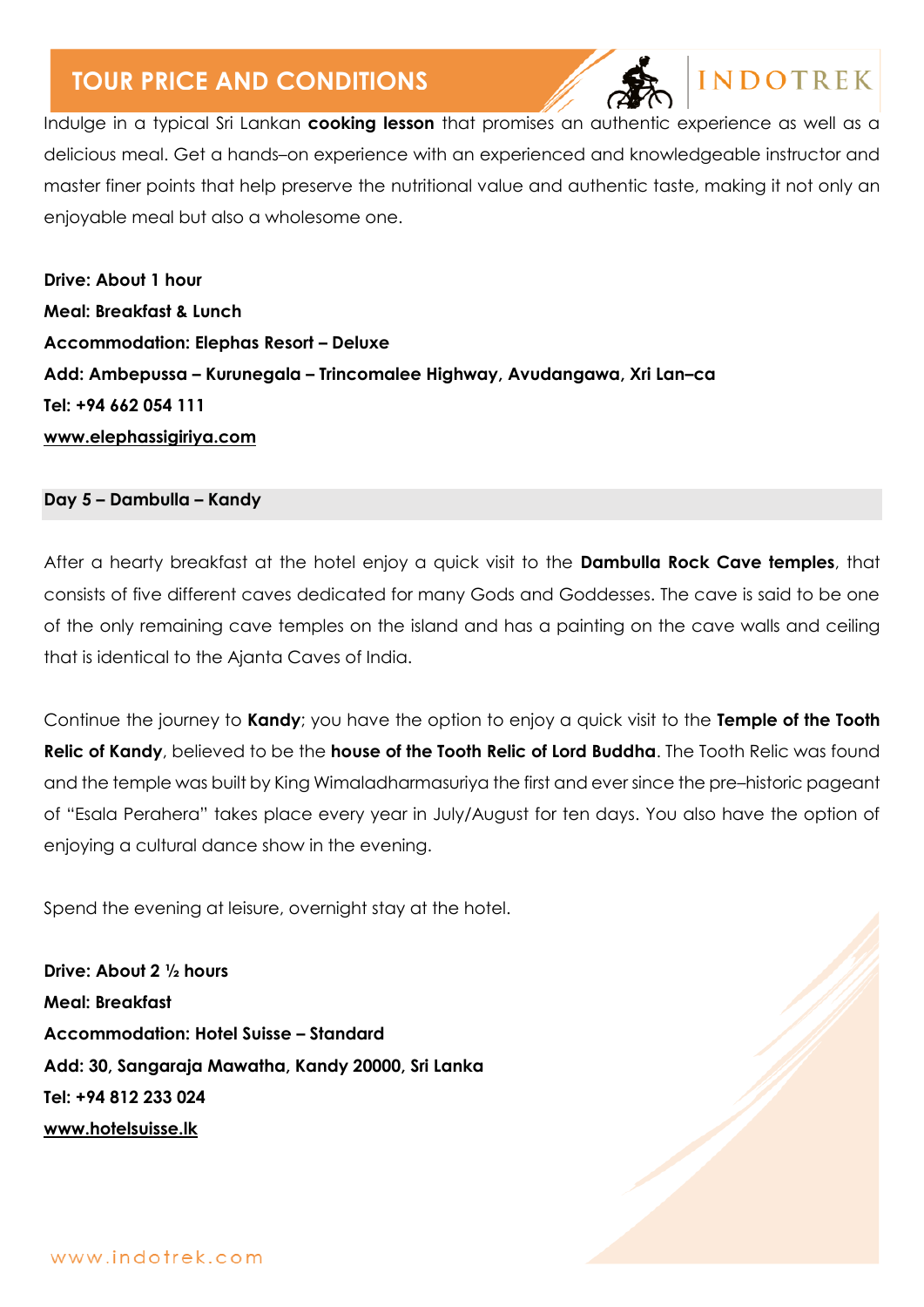

#### **Day 6 – Kandy – Mahiyanganaya – Kandy**

After a mouthwatering breakfast at the hotel (we suggest the Sri Lankan breakfast) proceed to **Dambana**, learn and experience the way of life of "**Veddha**" the **aboriginal tribe of ancient Ceylon**. You will get to sit and talk to the **Chief Veddha** how ancient Ceylon has evolved over time and how commercialization has threatened the continuation of the "Veddha", visit the museum, experience and enjoy some of the daily activities of "Veddhas".

In the evening relax by at your hotel, spend the evening at leisure, alternatively you have the option to enjoy a relaxed walk in the vibrant markets of Kandy, stop at a Batik or Antiques shop. Gem shops are famous in Kandy selling the best of Sri Lankan gems, spices, cuisine stops are some of the best in Kandy region. Overnight stay will be in Kandy.

**Drive: About 5 hours Meal: Breakfast Accommodation: Hotel Suisse – Standard Add: 30, Sangaraja Mawatha, Kandy 20000, Sri Lanka Tel: +94 812 233 024 [www.hotelsuisse.lk](http://www.hotelsuisse.lk/)**

**Day 7 – Kandy – Nuwara Eliya**

After breakfast at the hotel you have the option to catch the first class or the observation carriage train tickets to leave to **Nuwara Eliya** (needs to be pre–booked to secure seats). Re–live the moments in the truly magical and misty mountains with **tea carpeted valleys** and breathtaking **waterfalls** that adds color to your journey. Your chauffer guide will pick you from the station in Nuwara Eliya (Nanu Oya station) and drive you the hotel in Nuwara Eliya.

Enjoy the cooler climate of Nuwara Eliya; relax the afternoon at leisure, overnight stay at the hotel.

**Drive: About 2 ½ hours Meal: Breakfast Accommodation: Galway Heights, Nuwara Eliya – Deluxe Room Add: Upper Lake Rd, Nuwara Eliya 22200, Sri Lanka**

www.indotrek.com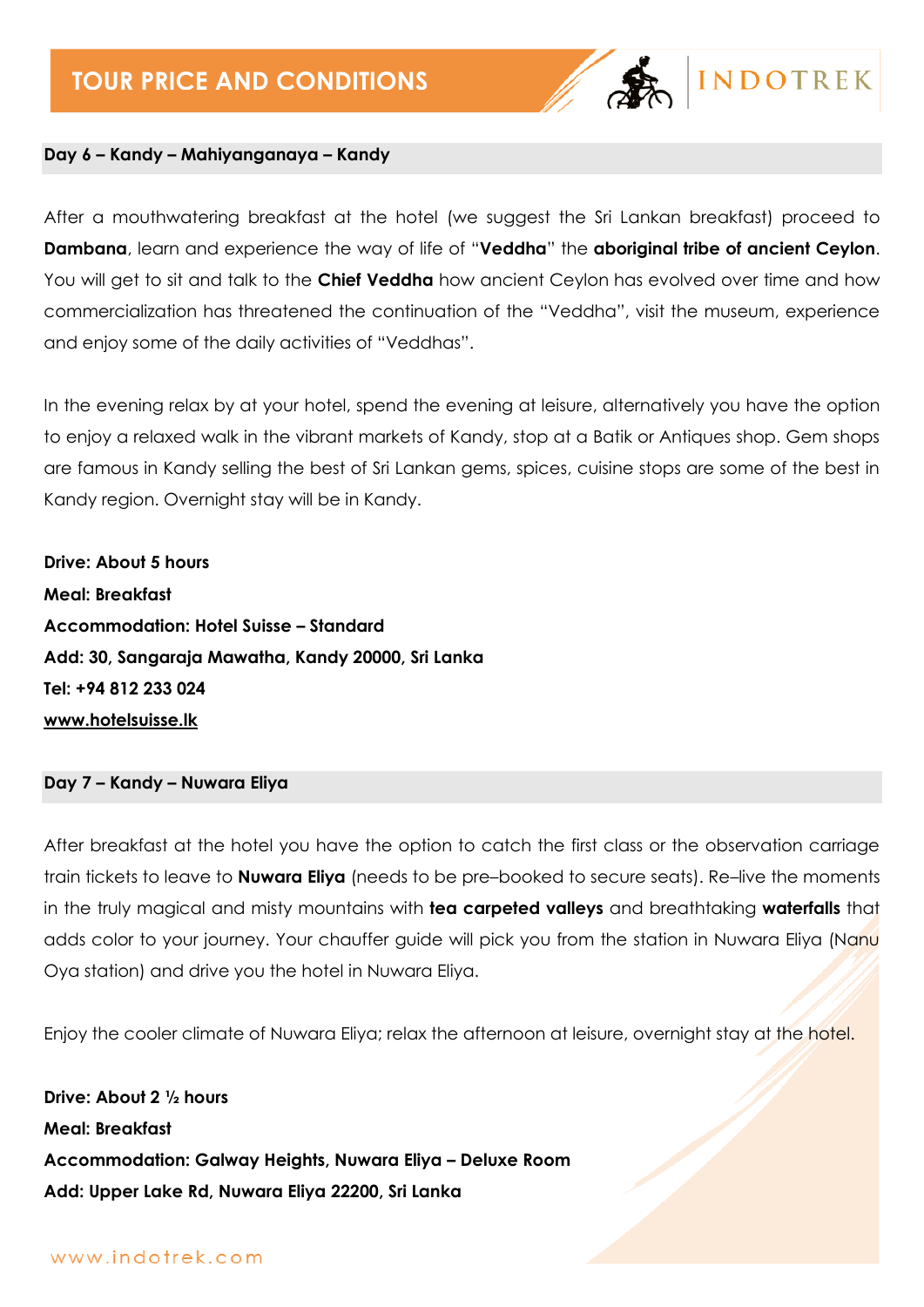

### **Tel: +94 522 234 622 <https://www.galwayheights.com/>**

#### **Day 8 – Nuwara Eliya – Yala**

Enjoy a morning visit to **Horton Plains National Park**; known to Sri Lankans as **Mahaeliya**, it became Horton Plains after Sir Robert Horton, British Governor from 1831– 1837. Horton Plains became a Nature Reserve in 1969 and was wpgraded as a National Park in 1988 due to its unique watershed and bio– diversity values. Its flora has high level of endemism. The hills are covered with diverse wet low evergreen forest with even large trees grown flattened to the ground on the higher windswept slopes. Horton Plains harbors 52 species of resident birds and 11 species of migrant birds. More than 2,000 Sambar, Bear Monkey, Leopard, Barking Deer, Giant Squirrel, Fishing Cat, Wild Boar and Hares roam in the forests and grasslands but only seldom they could be seen other than the Sambar in the evening and morning.

Check out of the hotel in Nuwara Eliya and proceed to **Yala**; check in at the hotel, evening at leisure, overnight stay at the hotel.

**Drive: About 5 hours Meal: Breakfast Accommodation: Kithala Resort – Deluxe Add: Kataragama Road, Tissamaharama 82600, Sri Lanka Tel: +94 472 237 206 – [www.themeresorts.com/kithalaresort](http://www.themeresorts.com/kithalaresort)**

#### **Day 9 – Yala**

With packed breakfast at the hotel proceed to **Yala National Park** for a morning game drive. **Yala, Sri Lanka's most well–known National Park,** is popular for Elephant, Leopard, Bear, Crocodile and Wild Boar. 97,800 hectares in extent, this is the second largest of Sri Lanka's National Parks. Its open undulating terrain made it famous for elephants for many years, but recently the park has also received much fame through publicity by National Geographic and the Discovery TV, which focused on a leopard research/conservation and identification project. Claims have subsequently been made that **Yala National Park has the world's highest concentration of leopard per square kilometer**. Vegetation is primarily grassland and shrub jungle with patches of dense growth while several salt and fresh water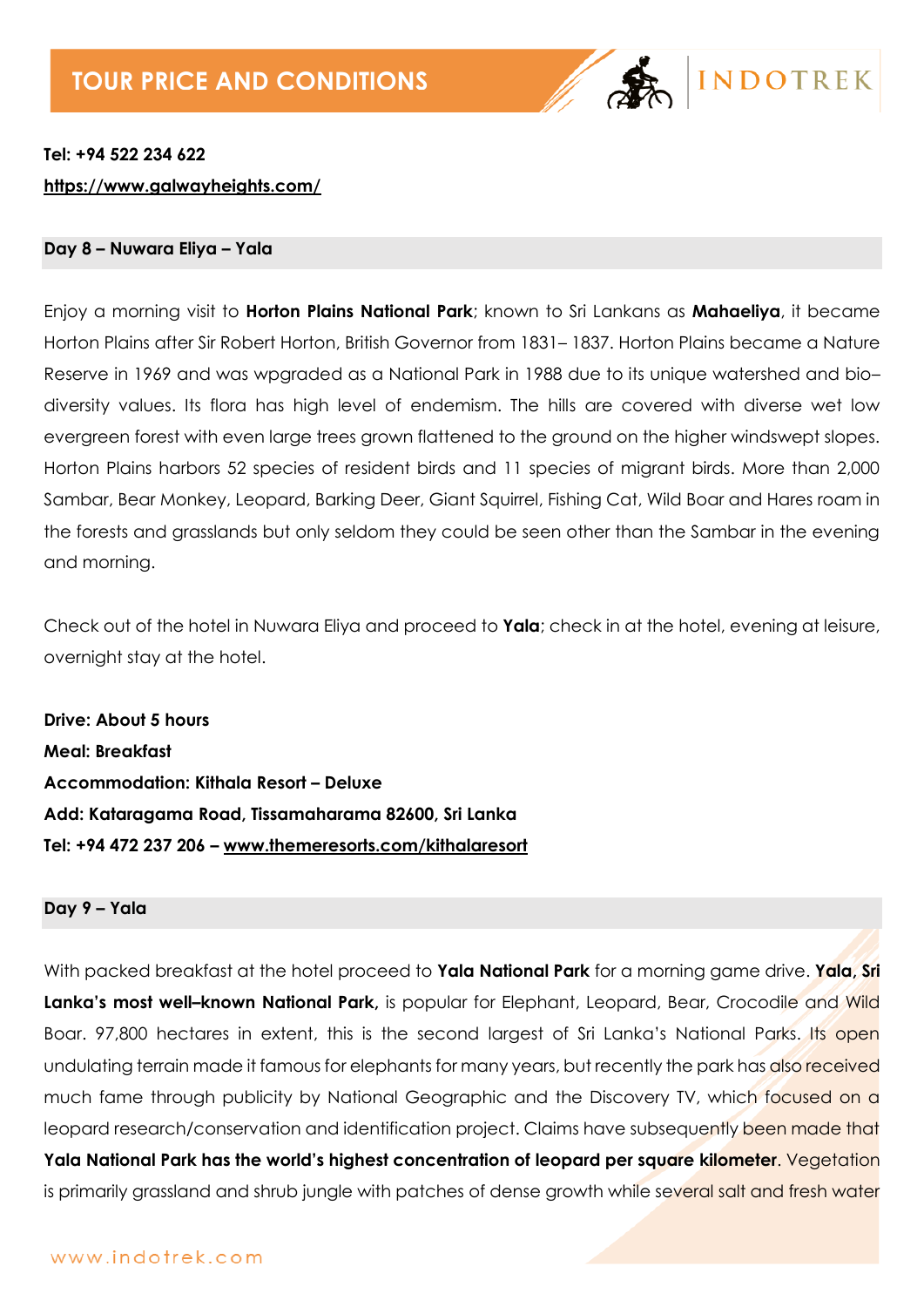

**INDOTREK** 

lagoons are a haven for a large variety of resident and migrant birds. Areas popular with leopards are rock strewn hillocks with dense shrub in which the animals hide. Enjoy an evening safari at the Yala National Park as well to increase your chances of spotting a Leopard.

**Meal: Breakfast Accommodation: Kithala Resort – Deluxe Add: Kataragama Road, Tissamaharama 82600, Sri Lanka Tel: +94 472 237 206 [www.themeresorts.com/kithalaresort](http://www.themeresorts.com/kithalaresort)**

**Day 10 – Yala – Monk Interaction – Tangalle**

After breakfast at your hotel, check out and proceed to **Tangalle**, en–route stop at **Tissamaharama Temple** and **Kataragama Shrine**, two **most sacred worship places in Sri Lanka**. Proceed to visit a temple and witness the **pooja ceremonies**. Blessing is chanted by the monks after offering meals (dhaana) to the monks. Also, you can **engage in meditation**.

Arrive at the resort in Tangalle, Anantara Peace Haven is an appealing and inviting place of charm with modern amenities and facilities to create the perfect atmosphere for a beach stay. Spend your time at the resort, relax by the pool and visit the beach of Tangalle as well. Overnight stay in Tangalle.

**Drive: About 2 hours Meal: Breakfast Accommodation: Ranna 212 Beach Resort – Standard Add: Tangalle Tel: +94 474 929 949**

#### **Day 11 – Tangalle**

Leisure day by the beach.

During the season from November to April, you have the **option** to enjoy a visit to the beautiful water of **Mirissa** for a **Whale and Dolphin watching** excursion into the deep blue sea. The whale and dolphin watching excursion is from **6:00am to 9:00am**.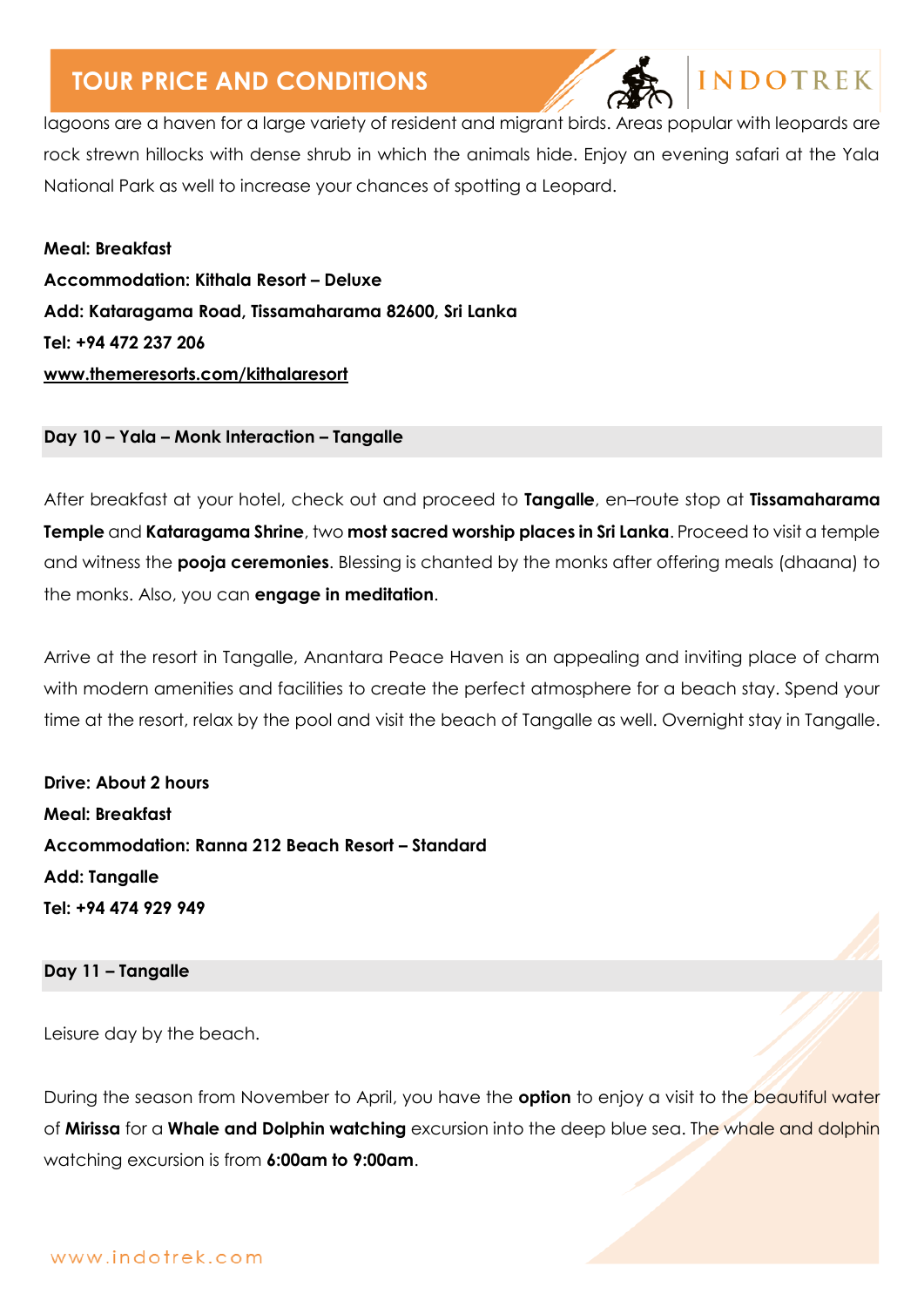

**Sri Lanka** being the **only country outside of Africa** that can boast of **five charismatic mammals** provides the Big Five Experience for wild life lovers and nature lovers that include Sloth Bear, Leopard, Elephant, Sperm Whale and Blue Whale. Overnight stay in Tangalle.

**Drive: About 2 ½ hours Meal: Breakfast Accommodation: Ranna 212 Beach Resort – Standard Add: Tangalle Tel: +94 474 929 949**

**Day 12 – Tangalle – Airport**

After breakfast, your chauffer guide will drive you back to the **Bandaranaike International Airport** for your flight home.

**Drive: About 4 hours Meal: Breakfast**

## **\*\*\* ENDS OF SERVICES \*\*\* HAVE AN AMZING ADVENTURE WITH INDOTREK**

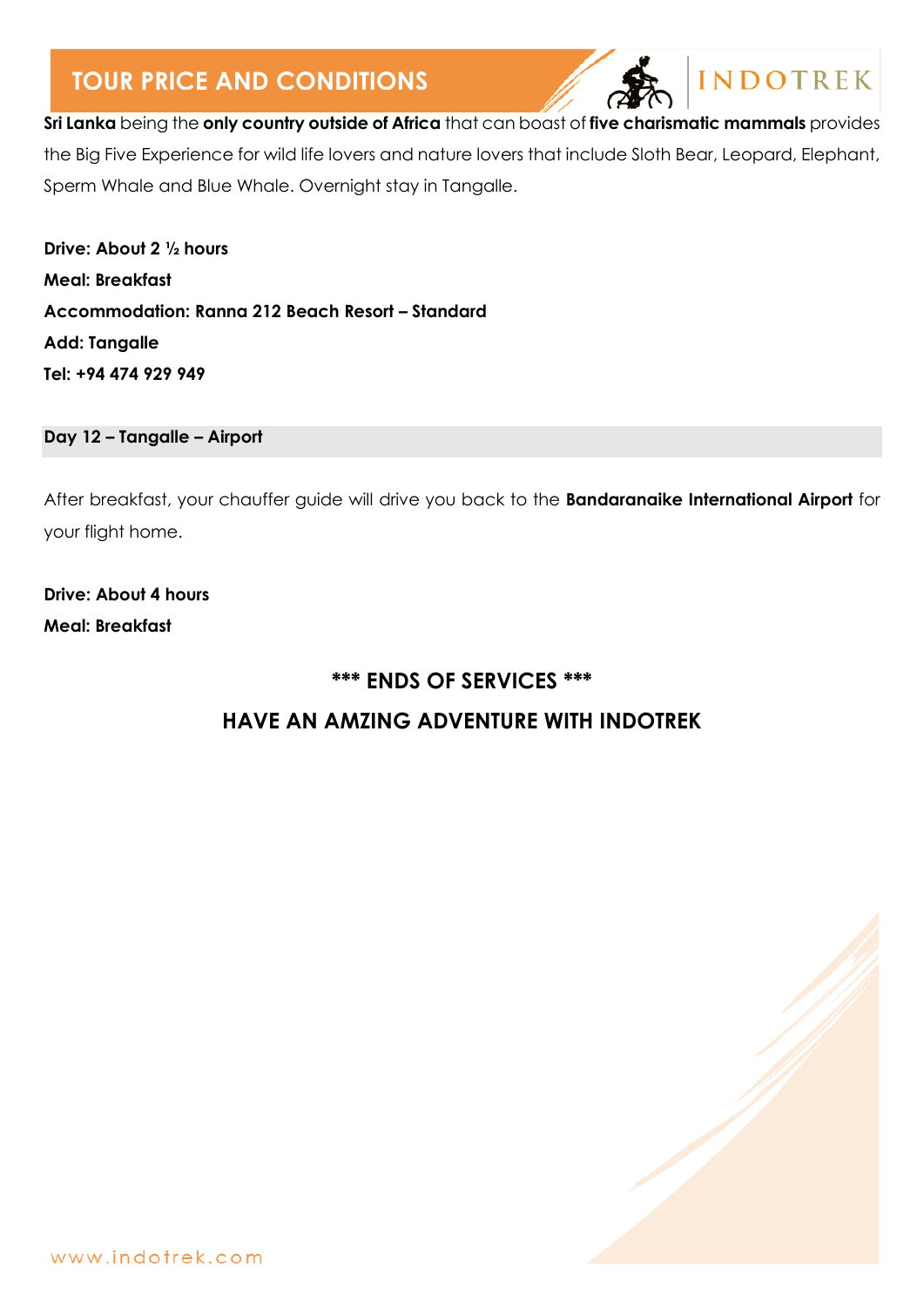

### **PRICE IS QUOTED NETT IN USD PER PERSON BASED ON A TWIN SHARED BASIS**

Please note this proposal is a quote only.

The tour price is included hotel tax and hotel service charges.

(Please note this price may vary due to changes in activities, hotels, and other unexpected contingencies)

| <b>PRICE PER PERSON</b> | <b>US\$ 1,470</b> |
|-------------------------|-------------------|
| Single supplement       | <b>US\$ 667</b>   |

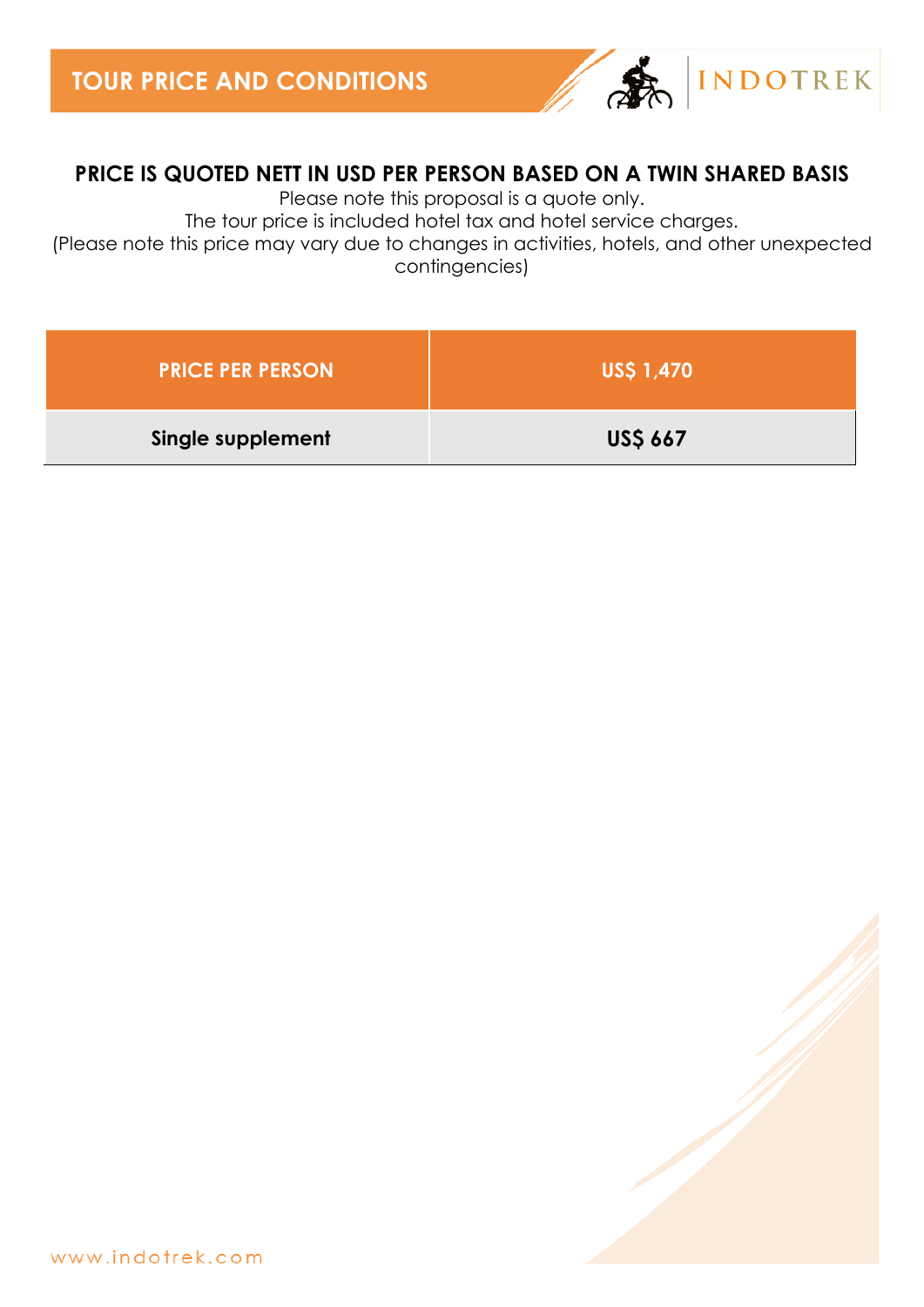

- Accommodation in all hotels mentioned above with daily breakfast.
- **□** Private air–conditioned vehicle, and an English speaking Chauffer guide for the duration of the trip.
- **Private coach, and English** speaking guide for group from 7 pax up.
- Local government taxes and service charges.
- Bottle of water and welcome flower garland on arrival.
- Departure gift.
- **□** Entrance fee in the program.

### **INCLUSIONS EXCLUSIONS**

- International flight to /from Colombo.
- Visas where required.
- **E** Travel Insurance.
- Personal expenditure (telephone, laundry, shopping and so on…)
- Tips for guide, driver, porters (suggestion USD5/person/day for driver/guide, LKR200/ person for restaurant and hotel. This is for guidance only).
- Optional tours and activities
- Beverage and alcoholic drinks.
- Any other services not clearly mentioned on itinerary and trip inclusive portion.

#### **NOTES**

- **There is surcharge for travelling on Lunar New Year, Christmas, regional New Year, Perahera and other public holidays throughout the region please check with your consultant for date confirmation.**
- **There is compulsory dinner on Christmas, New Year, and Perahera day, please check with your consultant in advance for the surcharge.**
- **E** Train rides are subject to availability, hence might not be available if not booked in advance.
- On Poya and other religious days, alcohol will not be served at hotels and restaurants.
- **Please note that this proposed itinerary is subject to availability. We will only proceed with all** reservations upon receiving your written confirmation. We recommend your confirmation as early as possible to.
- **P** Plucking tea leaves is not done on Public holidays and Sundays. As such the Tea production process does not take place, however a tour of the factory will be arranged where the process is explained.

#### www.indotrek.com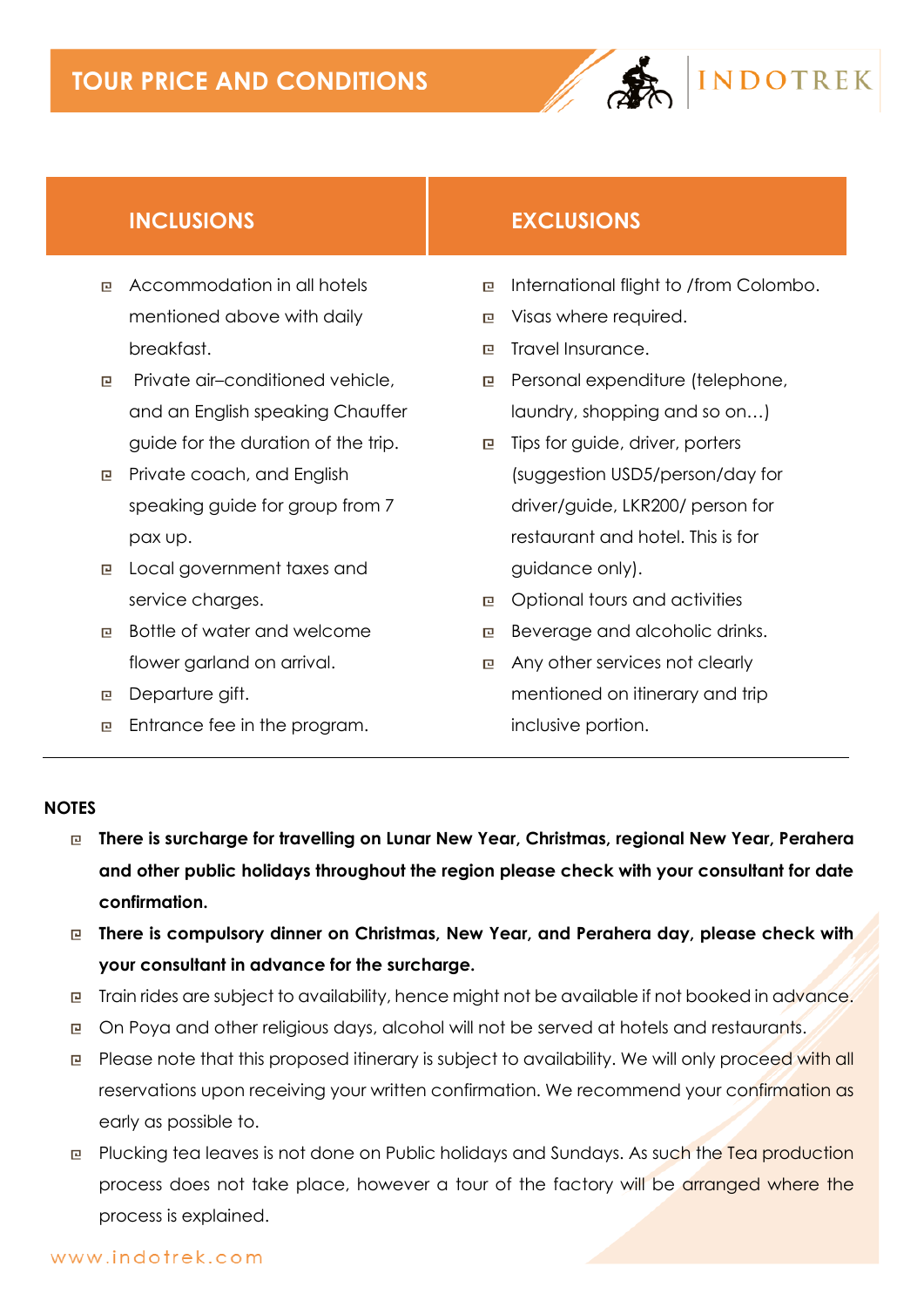

### **INDOTREK**

- When visiting religious sites, your attire should cover up to ankle length and sleeveless tops/shirts/t–shirts will not be allowed. It is also advised to bring a pair of socks as you will be asked to remove slippers/shoes when entering sacred temples.
- Flight times and the daily order of sightseeing are subject to change. 回
- Transfer times are approximate and subject to local conditions at the time of travel.  $\mathbf{r}$
- All flight times are local.
- All cycling and trekking/walking distances displayed are approximate and subject to the guests' ability and availability of the route, the guide will use his discretion to ensure safety and comfort for all participants.
- All Destinations: Our guides are briefed not to promote or recommend any specific shopping outlets, curio stores, gem factories or outlets. INDOTREK operates a strict policy on this matter. Should your guide recommend any form of shopping or any other commercial activity outside of what may have been included in this itinerary, INDOTREK can accept no responsibility should you decide to accept any such recommendations.

#### **DISCLAIMER**

Hotels and services in the itinerary are proposed for your review only. We will book services once we receive your official booking requirement and payment. Booking status will be advised afterward. In case we cannot book hotel as we initially proposed due to their unavailability, we will choose a similar hotel in the same category and discuss with you for your final approval as the price may change.

Hotel check out is normally 12:00pm but sometimes earlier. Check in is after 14:00pm. Early check in and late checkout is subject to availability only.

Although it is our intention to operate the itinerary as detailed in the proposal, we cannot be held responsible for any last minute changes made as a result of climatic conditions, alterations to flight schedules or other operational factors.

**Singles Joining** – If you are joining a trip as a solo traveler please add the single supplement to the trip price. If you are willing to share a room please let us know and we will do our best to find someone for you to share with, we will inform you before finalizing the final payment of the trip.

#### **BOOKING AND PAYING FOR YOUR HOLIDAY**

A non–refundable deposit of 30% of total trip cost per person is required to confirm your tour. Please note that the full balance, as indicated on our confirmation which will be sent to you, is due 45 days